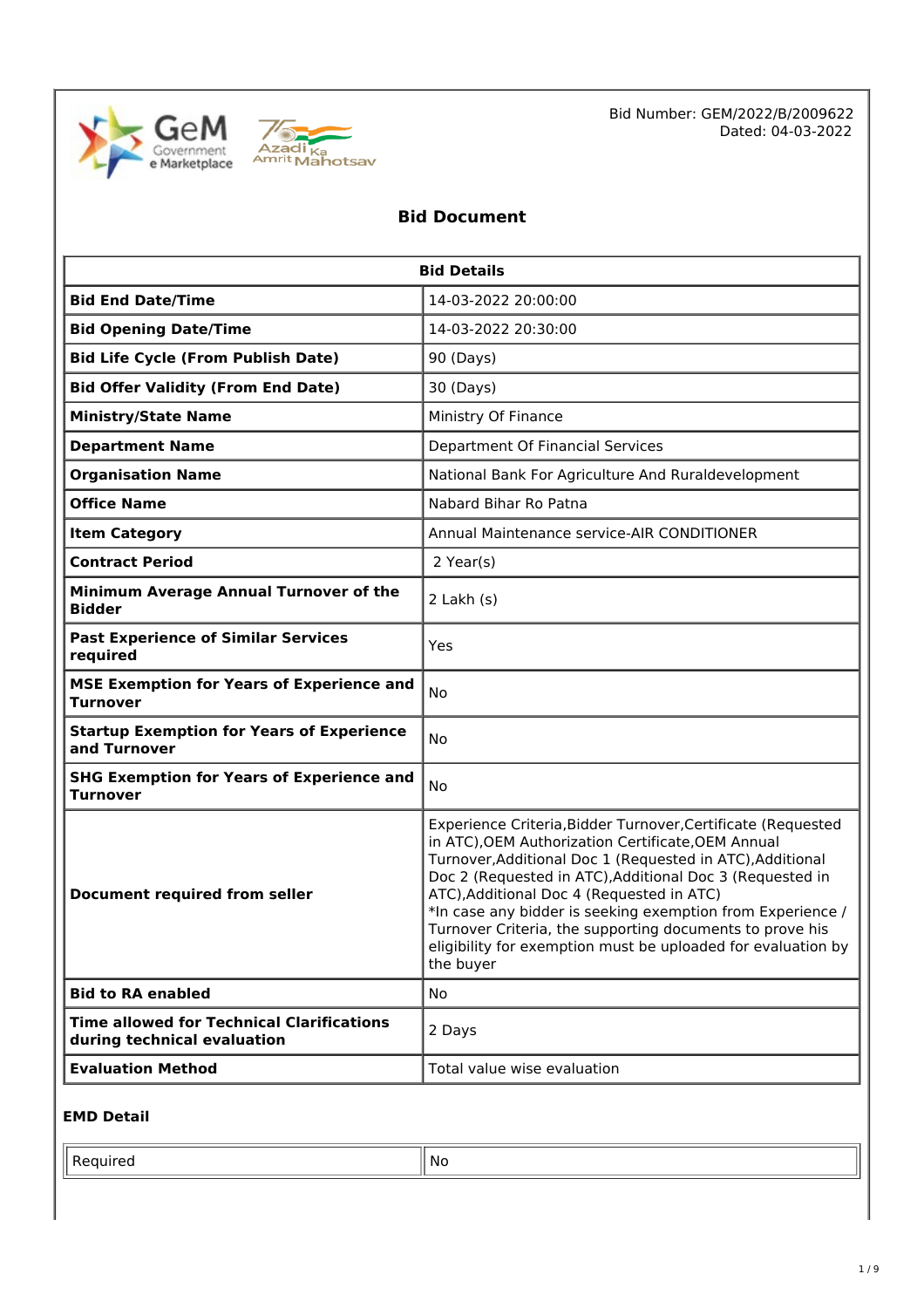#### **ePBG Detail**

| -<br>. <u>.</u> .<br>$\tilde{}$ | ' No |
|---------------------------------|------|
|                                 |      |

#### **Splitting**

Bid splitting not applied.

#### **MSE Purchase Preference**

| l MSF<br>Preference<br>$\Gamma$<br>.<br>nase<br>. | --<br>ັ້<br>$ -$ |
|---------------------------------------------------|------------------|
|---------------------------------------------------|------------------|

1. The minimum average annual financial turnover of the bidder during the last three years, ending on 31st March of the previous financial year, should be as indicated above in the bid document. Documentary evidence in the form of certified Audited Balance Sheets of relevant periods or a certificate from the Chartered Accountant / Cost Accountant indicating the turnover details for the relevant period shall be uploaded with the bid. In case the date of constitution / incorporation of the bidder is less than 3-year-old, the average turnover in respect of the completed financial years after the date of constitution shall be taken into account for this criteria. 2. Purchase preference to Micro and Small Enterprises (MSEs): Purchase preference will be given to MSEs as defined in Public Procurement Policy for Micro and Small Enterprises (MSEs) Order, 2012 dated 23.03.2012 issued by Ministry of Micro, Small and Medium Enterprises and its subsequent Orders/Notifications issued by concerned Ministry. If the bidder wants to avail the Purchase preference for services, the bidder must be the Service provider of the offered Service. Relevant documentary evidence in this regard shall be uploaded along with the bid in respect of the offered service. If L-1 is not an MSE and MSE Service Provider (s) has/have quoted price within L-1+ 15% of margin of purchase preference /price band defined in relevant policy, then 100% order quantity will be awarded to such MSE bidder subject to acceptance of L1 bid price.

3. Past Experience of Similar Services: The Bidder must have successfully executed / completed at least one single order of 80 % of the Estimated Bid Value or 2 orders each of 50 % of the Estimated Bid Value or 3 orders each of 40 % of the Estimated Bid Value for similar service(s) in last three years to any Central / State Govt Organization / PSU / Public Listed Company. Copies of contracts / work orders and documentary evidence of successful execution / completion in support of Past Experience of Similar Services along with names, address and contact details of clients shall be uploaded with the bid for verification by the Buyer.

#### **Additional Qualification/Data Required**

**Site Address/ Pre Bid Meeting venue and date:**16:00 Hrs on 09.03.2022 NABARD Bihar RO Patna

**Specific Scope:**1646397177.pdf

#### **This Bid is based on Least Cost Method Based Evaluation (LCS). The technical qualification parameters are:-**

| l Parameter Name                   | Max   | Min          | <b>Evaluation</b> | <b>Seller Document</b> |
|------------------------------------|-------|--------------|-------------------|------------------------|
|                                    | Marks | <b>Marks</b> | Document          | Required               |
| As given in enclosed<br>l document | 100   | 70           | View file         | Yes                    |

Total Minimum Passing Technical Marks: 70

# **Annual Maintenance Service-AIR CONDITIONER ( 44 )**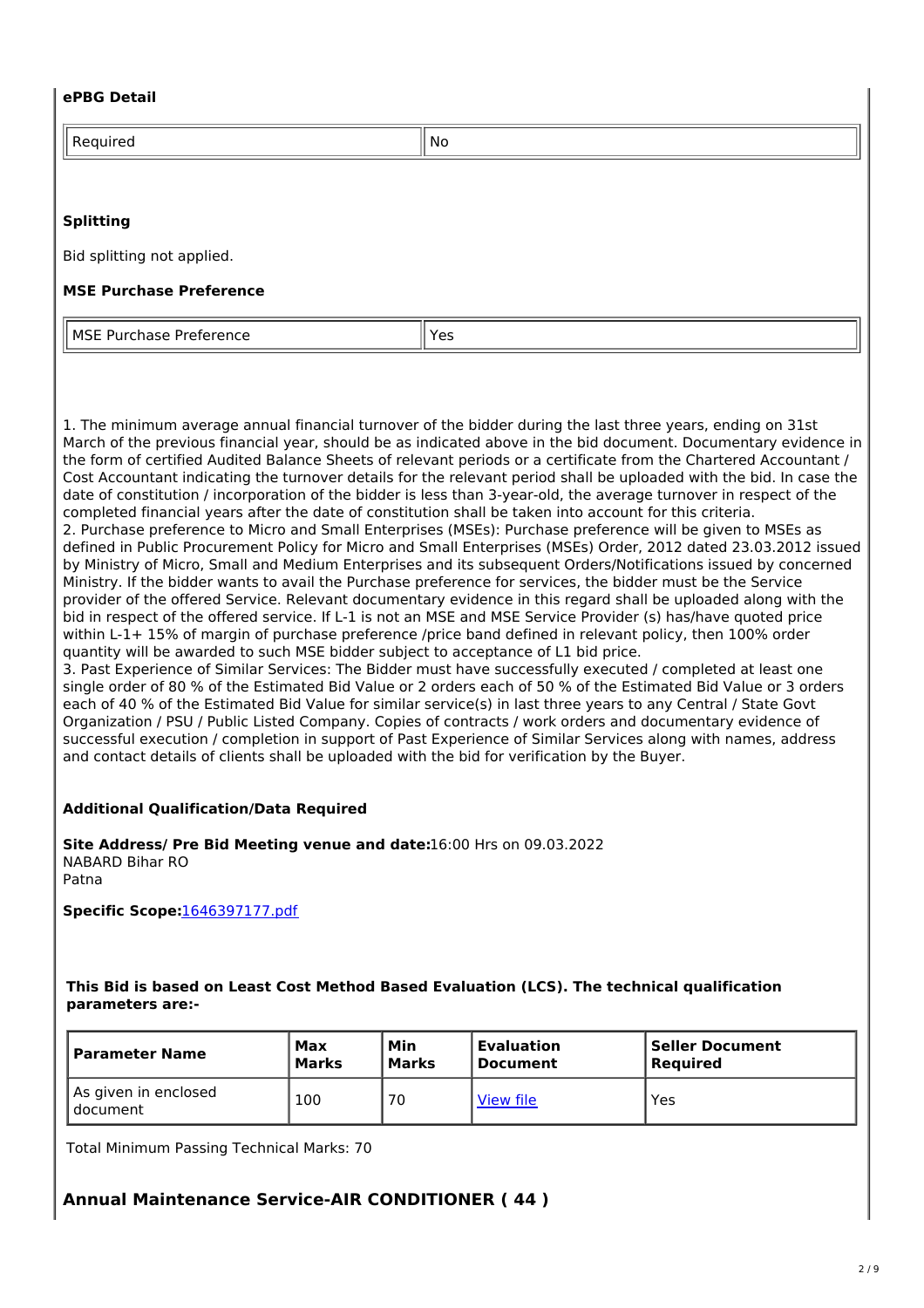# **Technical Specifications**

| <b>Specification</b>                                          | <b>Values</b>                                                                                    |
|---------------------------------------------------------------|--------------------------------------------------------------------------------------------------|
| Core                                                          |                                                                                                  |
| Amc Category                                                  | Air Conditioner-IS 1391                                                                          |
| Type Of AIR CONDITIONER                                       | Window AC, Floor Standing Split AC                                                               |
| Amc Brand                                                     | Voltas                                                                                           |
| Nominal Cooling Capacity in TON                               | 1.5 Ton/4500 Kcal/hr                                                                             |
| Vintage                                                       | 3 to 5 years                                                                                     |
| Technology of Air Conditioner                                 | Inverter (Variable Speed type), Non-Inverter (Fixed Speed type)                                  |
| Number of Routine/ Preventive<br>Maintenance Service Per Year | One Preventive Maintenance (Overhaul) + One Wet (Routine<br>Service) + One Dry (Routine Service) |
| Condition of Air Conditioners (AT THE<br>TIME OF BIDDING)     | Under Warranty and Functional, Under AMC and Functional,<br>Functional                           |
| Type of AMC                                                   | Comprehensive                                                                                    |
| Addon(s)                                                      |                                                                                                  |

# **Additional Specification Documents**

# **Consignees/Reporting Officer and Quantity**

| S.No. | Consignee/Reporti<br>ng Officer | <b>Address</b>                                                                           | Quantity | <b>Additional</b><br>Requirement |
|-------|---------------------------------|------------------------------------------------------------------------------------------|----------|----------------------------------|
|       | Kameshwar Singh                 | 800001, Maurya Lok Complex,<br>Block "B", 4th and 5th Floor,<br>Dak Bungalow Road, Patna | 44       | N/A                              |

# **Annual Maintenance Service-AIR CONDITIONER ( 20 )**

#### **Technical Specifications**

| <b>Values</b>                                                   |
|-----------------------------------------------------------------|
|                                                                 |
| Air Conditioner-IS 1391                                         |
| Window AC                                                       |
| Hitachi                                                         |
| 1.5 Ton/4500 Kcal/hr                                            |
| 3 to 5 years                                                    |
| Inverter (Variable Speed type), Non-Inverter (Fixed Speed type) |
|                                                                 |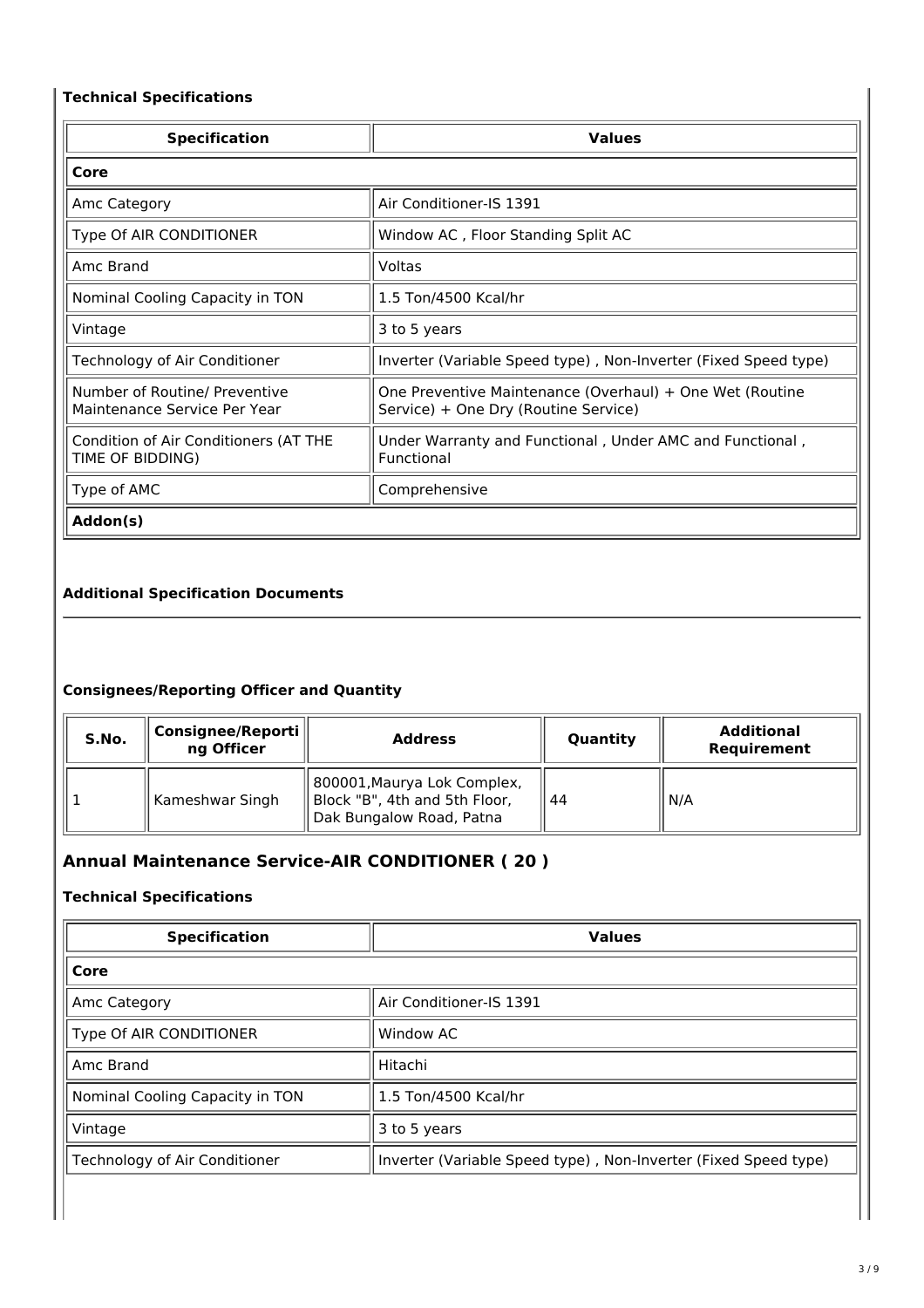| <b>Specification</b>                                          | <b>Values</b>                                                                                    |  |
|---------------------------------------------------------------|--------------------------------------------------------------------------------------------------|--|
| Number of Routine/ Preventive<br>Maintenance Service Per Year | One Preventive Maintenance (Overhaul) + One Wet (Routine<br>Service) + One Dry (Routine Service) |  |
| Condition of Air Conditioners (AT THE<br>   TIME OF BIDDING)  | Under Warranty and Functional, Under AMC and Functional,<br>Functional                           |  |
| $\parallel$ Type of AMC                                       | Comprehensive                                                                                    |  |
| Addon(s)                                                      |                                                                                                  |  |

# **Additional Specification Documents**

### **Consignees/Reporting Officer and Quantity**

| S.No. | Consignee/Reporti   <br>ng Officer | <b>Address</b>                                                                           | Quantity | <b>Additional</b><br>Requirement |
|-------|------------------------------------|------------------------------------------------------------------------------------------|----------|----------------------------------|
|       | Kameshwar Singh                    | 800001, Maurya Lok Complex,<br>Block "B", 4th and 5th Floor,<br>Dak Bungalow Road, Patna | 20       | N/A                              |

# **Annual Maintenance Service-AIR CONDITIONER ( 8 )**

#### **Technical Specifications**

| <b>Specification</b>                                          | <b>Values</b>                                                                                    |
|---------------------------------------------------------------|--------------------------------------------------------------------------------------------------|
| Core                                                          |                                                                                                  |
| Amc Category                                                  | Air Conditioner-IS 1391                                                                          |
| Type Of AIR CONDITIONER                                       | Window AC                                                                                        |
| Amc Brand                                                     | LG                                                                                               |
| Nominal Cooling Capacity in TON                               | 1.5 Ton/4500 Kcal/hr                                                                             |
| Vintage                                                       | 3 to 5 years                                                                                     |
| Technology of Air Conditioner                                 | Inverter (Variable Speed type), Non-Inverter (Fixed Speed type)                                  |
| Number of Routine/ Preventive<br>Maintenance Service Per Year | One Preventive Maintenance (Overhaul) + One Wet (Routine<br>Service) + One Dry (Routine Service) |
| Condition of Air Conditioners (AT THE<br>TIME OF BIDDING)     | Under Warranty and Functional, Under AMC and Functional,<br>Functional                           |
| Type of AMC                                                   | Comprehensive                                                                                    |
| Addon(s)                                                      |                                                                                                  |

#### **Additional Specification Documents**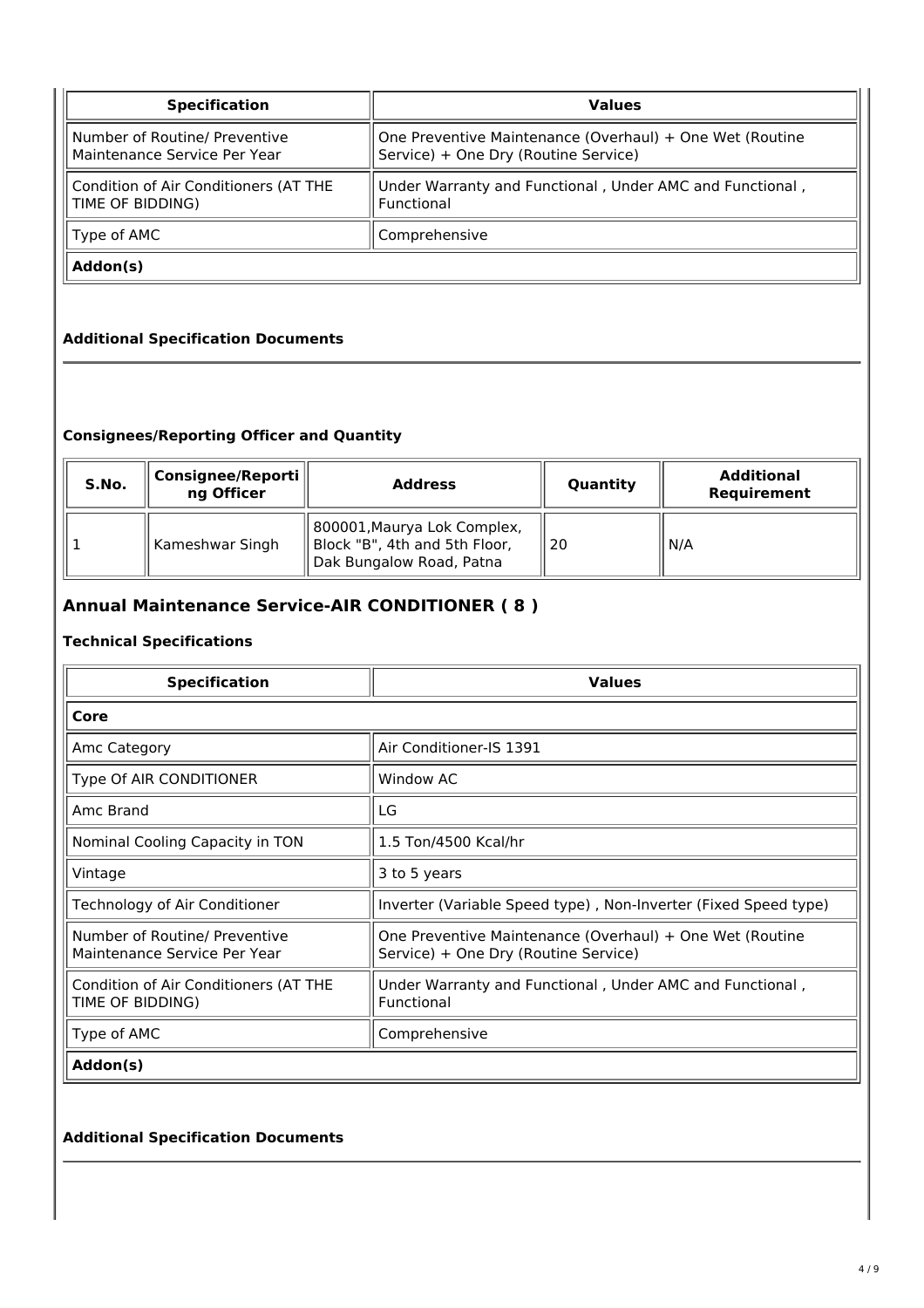## **Consignees/Reporting Officer and Quantity**

| S.No. | Consignee/Reporti   <br>ng Officer | <b>Address</b>                                                                           | Quantity | <b>Additional</b><br>Requirement |
|-------|------------------------------------|------------------------------------------------------------------------------------------|----------|----------------------------------|
|       | Kameshwar Singh                    | 800001, Maurya Lok Complex,<br>Block "B", 4th and 5th Floor,<br>Dak Bungalow Road, Patna |          | N/A                              |

# **Annual Maintenance Service-AIR CONDITIONER ( 5 )**

## **Technical Specifications**

| <b>Specification</b>                                          | <b>Values</b>                                                                                    |
|---------------------------------------------------------------|--------------------------------------------------------------------------------------------------|
| Core                                                          |                                                                                                  |
| Amc Category                                                  | Air Conditioner-IS 1391                                                                          |
| Type Of AIR CONDITIONER                                       | Window AC                                                                                        |
| Amc Brand                                                     | <b>CAMIPRO</b>                                                                                   |
| Nominal Cooling Capacity in TON                               | 1.5 Ton/4500 Kcal/hr                                                                             |
| Vintage                                                       | 3 to 5 years                                                                                     |
| Technology of Air Conditioner                                 | Inverter (Variable Speed type), Non-Inverter (Fixed Speed type)                                  |
| Number of Routine/ Preventive<br>Maintenance Service Per Year | One Preventive Maintenance (Overhaul) + One Wet (Routine<br>Service) + One Dry (Routine Service) |
| Condition of Air Conditioners (AT THE<br>TIME OF BIDDING)     | Under Warranty and Functional, Under AMC and Functional,<br>Functional                           |
| Type of AMC                                                   | Comprehensive                                                                                    |
| Addon(s)                                                      |                                                                                                  |

# **Additional Specification Documents**

#### **Consignees/Reporting Officer and Quantity**

| S.No. | Consignee/Reporti<br>ng Officer | <b>Address</b>                                                                           | Quantity | <b>Additional</b><br>Requirement |
|-------|---------------------------------|------------------------------------------------------------------------------------------|----------|----------------------------------|
|       | Kameshwar Singh                 | 800001, Maurya Lok Complex,<br>Block "B", 4th and 5th Floor,<br>Dak Bungalow Road, Patna |          | N/A                              |

# **Annual Maintenance Service-AIR CONDITIONER ( 1 )**

### **Technical Specifications**

| <b>Specification</b> | <b>Values</b> |
|----------------------|---------------|
| $\parallel$ Core     |               |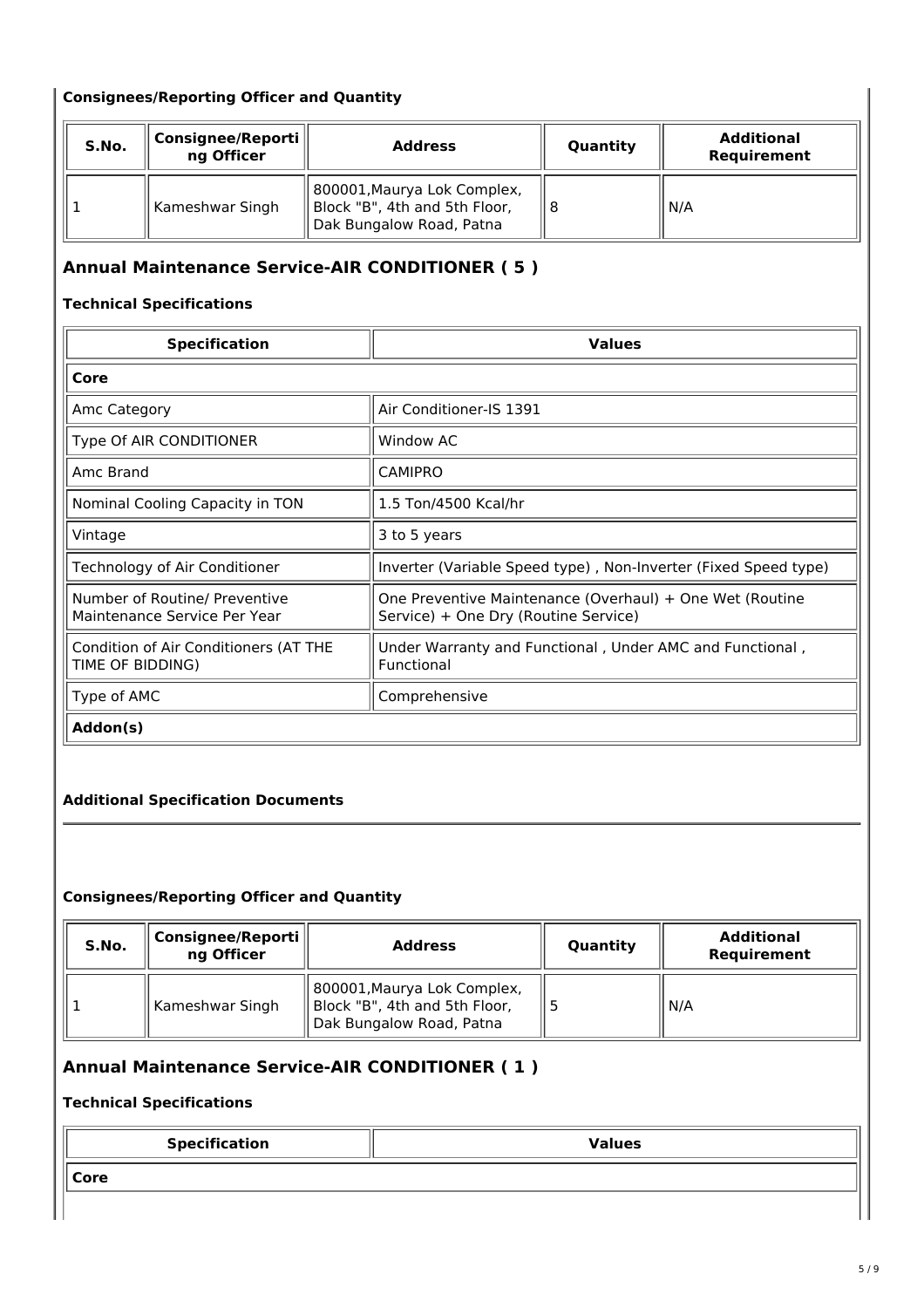| <b>Specification</b>                                          | <b>Values</b>                                                                                    |  |  |
|---------------------------------------------------------------|--------------------------------------------------------------------------------------------------|--|--|
| Amc Category                                                  | Air Conditioner-IS 1391                                                                          |  |  |
| Type Of AIR CONDITIONER                                       | Window AC                                                                                        |  |  |
| Amc Brand                                                     | Carrier                                                                                          |  |  |
| Nominal Cooling Capacity in TON                               | 1.5 Ton/4500 Kcal/hr                                                                             |  |  |
| Vintage                                                       | 3 to 5 years                                                                                     |  |  |
| Technology of Air Conditioner                                 | Inverter (Variable Speed type), Non-Inverter (Fixed Speed type)                                  |  |  |
| Number of Routine/ Preventive<br>Maintenance Service Per Year | One Preventive Maintenance (Overhaul) + One Wet (Routine<br>Service) + One Dry (Routine Service) |  |  |
| Condition of Air Conditioners (AT THE<br>TIME OF BIDDING)     | Under Warranty and Functional, Under AMC and Functional,<br>Functional                           |  |  |
| Type of AMC                                                   | Comprehensive                                                                                    |  |  |
| Addon(s)                                                      |                                                                                                  |  |  |

### **Additional Specification Documents**

### **Consignees/Reporting Officer and Quantity**

| S.No. | Consignee/Reporti<br>ng Officer | <b>Address</b>                                                                           | Quantity | <b>Additional</b><br>Requirement |
|-------|---------------------------------|------------------------------------------------------------------------------------------|----------|----------------------------------|
|       | Kameshwar Singh                 | 800001, Maurya Lok Complex,<br>Block "B", 4th and 5th Floor,<br>Dak Bungalow Road, Patna |          | N/A                              |

# **Annual Maintenance Service-AIR CONDITIONER ( 1 )**

#### **Technical Specifications**

| <b>Specification</b>                                          | <b>Values</b>                                                                                    |  |
|---------------------------------------------------------------|--------------------------------------------------------------------------------------------------|--|
| Core                                                          |                                                                                                  |  |
| Amc Category                                                  | Air Conditioner-IS 1391                                                                          |  |
| Type Of AIR CONDITIONER                                       | Window AC                                                                                        |  |
| Amc Brand                                                     | <b>SAMSUNG</b>                                                                                   |  |
| Nominal Cooling Capacity in TON                               | 1.5 Ton/4500 Kcal/hr                                                                             |  |
| Vintage                                                       | 3 to 5 years                                                                                     |  |
| Technology of Air Conditioner                                 | Inverter (Variable Speed type), Non-Inverter (Fixed Speed type)                                  |  |
| Number of Routine/ Preventive<br>Maintenance Service Per Year | One Preventive Maintenance (Overhaul) + One Wet (Routine<br>Service) + One Dry (Routine Service) |  |
| Condition of Air Conditioners (AT THE<br>TIME OF BIDDING)     | Under Warranty and Functional, Under AMC and Functional,<br>Functional                           |  |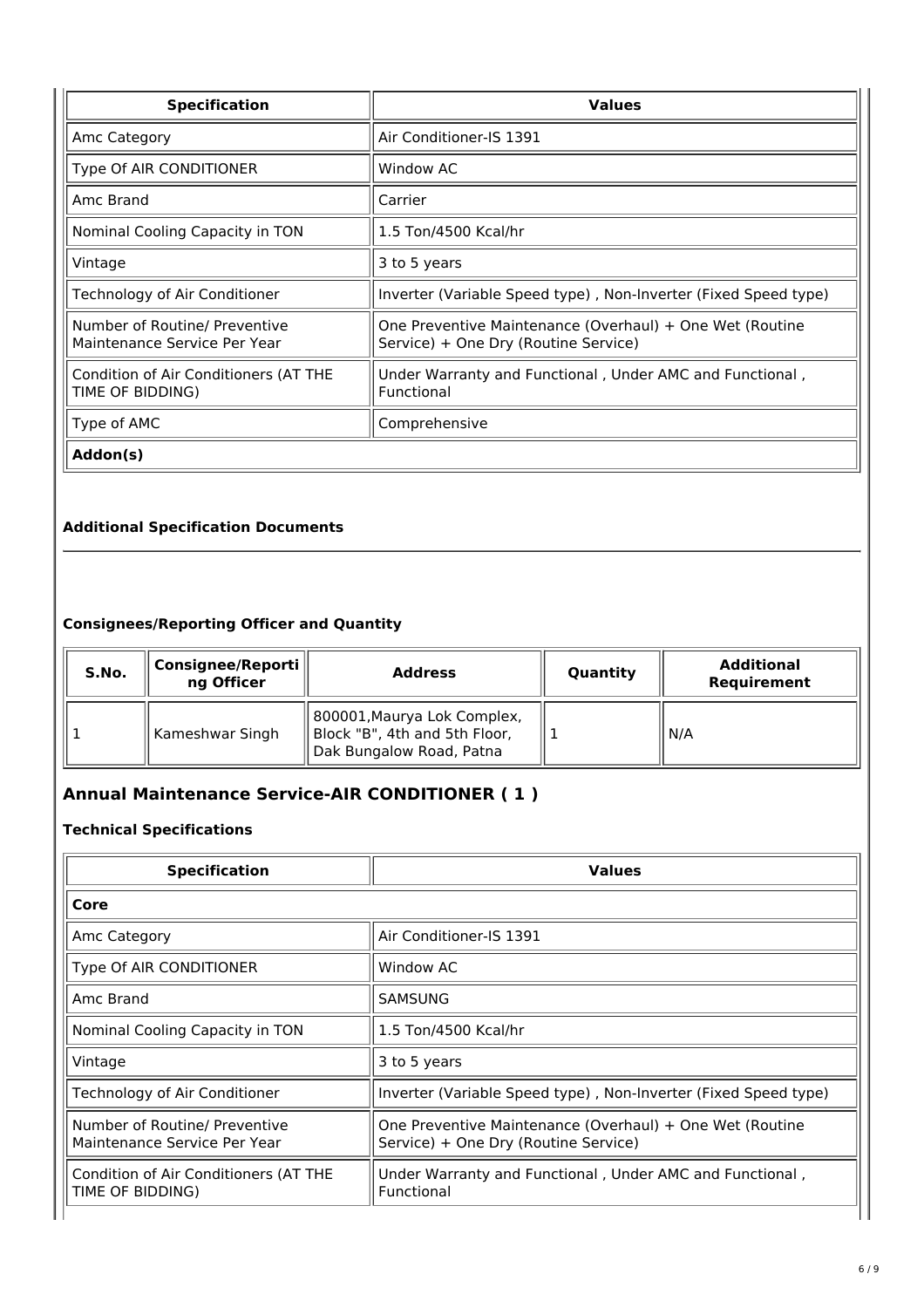| <b>Specification</b>                      |               | <b>Values</b> |  |  |
|-------------------------------------------|---------------|---------------|--|--|
| $\parallel$ Type of AMC                   | Comprehensive |               |  |  |
| Addon(s)                                  |               |               |  |  |
|                                           |               |               |  |  |
| <b>Additional Specification Documents</b> |               |               |  |  |

# **Consignees/Reporting Officer and Quantity**

| S.No. | Consignee/Reporti<br>ng Officer | <b>Address</b>                                                                           | Quantity | <b>Additional</b><br>Requirement |
|-------|---------------------------------|------------------------------------------------------------------------------------------|----------|----------------------------------|
|       | Kameshwar Singh                 | 800001, Maurya Lok Complex,<br>Block "B", 4th and 5th Floor,<br>Dak Bungalow Road, Patna |          | N/A                              |

# **Buyer Added Bid Specific Terms and Conditions**

#### 1. **Generic**

**Bidder financial standing:** The bidder should not be under liquidation, court receivership or similar proceedings, should not be bankrupt. Bidder to upload undertaking to this effect with bid.

#### 2. **Generic**

Bidders are advised to check applicable GST on their own before quoting. Buyer will not take any responsibility in this regards. GST reimbursement will be as per actuals or as per applicable rates (whichever is lower), subject to the maximum of quoted GST %.

#### 3. **Generic**

**Consortium:** In case of Contracts, wherein the seller alone does not have necessary expertise, the seller can form consortium with other sellers for submission of the bid, with one of the consortium company as leader. However, each and every member of the consortium shall be equally responsible for the complete execution of the project contract. An undertaking to this effect is to be uploaded with bid.

#### 4. **Generic**

Duration of the service contract may be extended up to 6 months beyond the initial contract duration (subject to satisfactory performance and mutual consent).

#### 5. **Generic**

**End User Certificate:** Wherever Bidders are insisting for End User Certificate from the Buyer, same shall be provided in Buyer's standard format only.

### 6. **Generic**

For hazardous chemical/item, all precautionary measure as per regulation from the point of transportation/ handling/ storage/ safety/ health/ environment to be undertaken/ specified before dispatch. During dispatch, proper symbol for the hazard/ MSDS/ Batch No./ date of manufacturing/ Gross Weight/ Net Weight/ shelf Life etc are to be written/ printed/ pasted on the body of the packing.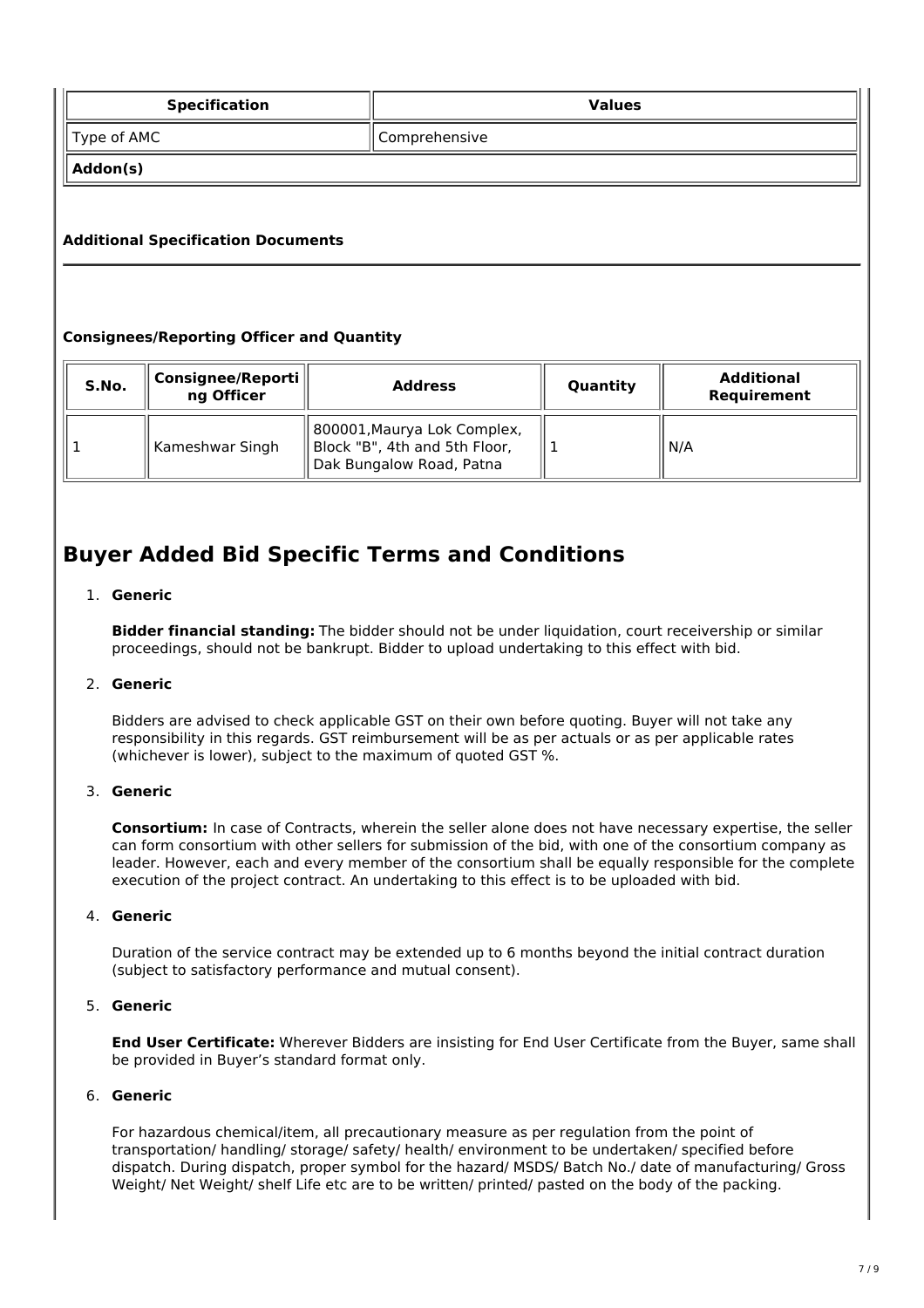# 7. **Generic**

Malicious Code Certificate:

The seller should upload following certificate in the bid:-

(a) This is to certify that the Hardware and the Software being offered, as part of the contract, does not contain Embedded Malicious code that would activate procedures to :-

- (i) Inhibit the desires and designed function of the equipment.
- (ii) Cause physical damage to the user or equipment during the exploitation.
- (iii) Tap information resident or transient in the equipment/network.

(b) The firm will be considered to be in breach of the procurement contract, in case physical damage, loss of information or infringements related to copyright and Intellectual Property Right (IPRs) are caused due to activation of any such malicious code in embedded software.

#### 8. **Generic**

OPTION CLAUSE: The Purchaser reserves the right to increase or decrease the quantity to be ordered up to 25 percent of bid quantity at the time of placement of contract. The purchaser also reserves the right to increase the ordered quantity by up to 25% of the contracted quantity during the currency of the contract at the contracted rates. Bidders are bound to accept the orders accordingly.

#### 9. **Generic**

Products supplied shall be nontoxic and harmless to health. In the case of toxic materials, Material Safety Data Sheet may be furnished along with the material.

#### 10. **Generic**

Supplier shall ensure that the Invoice is raised in the name of Consignee with GSTIN of Consignee only.

#### 11. **Generic**

1. The Seller shall not assign the Contract in whole or part without obtaining the prior written consent of buyer.

2. The Seller shall not sub-contract the Contract in whole or part to any entity without obtaining the prior written consent of buyer.

3. The Seller shall, notwithstanding the consent and assignment/sub-contract, remain jointly and severally liable and responsible to buyer together with the assignee/ sub-contractor, for and in respect of the due performance of the Contract and the Sellers obligations there under.

#### 12. **Generic**

**Upload Manufacturer authorization:** Wherever Authorised Distributors are submitting the bid, Manufacturers Authorisation Form (MAF)/Certificate with OEM details such as name, designation, address, e-mail Id and Phone No. required to be furnished along with the bid.

#### 13. **Generic**

WORLD BANK TERMS AND CONDITIONS: Special Terms and Conditions as defined by world bank at click here will also be applicable. APPLICABLE ONLY IN CASE OF WORLD BANK FUNDED PROJECTS.

#### 14. **Generic**

Without prejudice to Buyer's right to price adjustment by way of discount or any other right or remedy available to Buyer, Buyer may terminate the Contract or any part thereof by a written notice to the Seller, if:

i) The Seller fails to comply with any material term of the Contract.

ii) The Seller informs Buyer of its inability to deliver the Material(s) or any part thereof within the stipulated Delivery Period or such inability otherwise becomes apparent.

iii) The Seller fails to deliver the Material(s) or any part thereof within the stipulated Delivery Period and/or to replace/rectify any rejected or defective Material(s) promptly.

iv) The Seller becomes bankrupt or goes into liquidation.